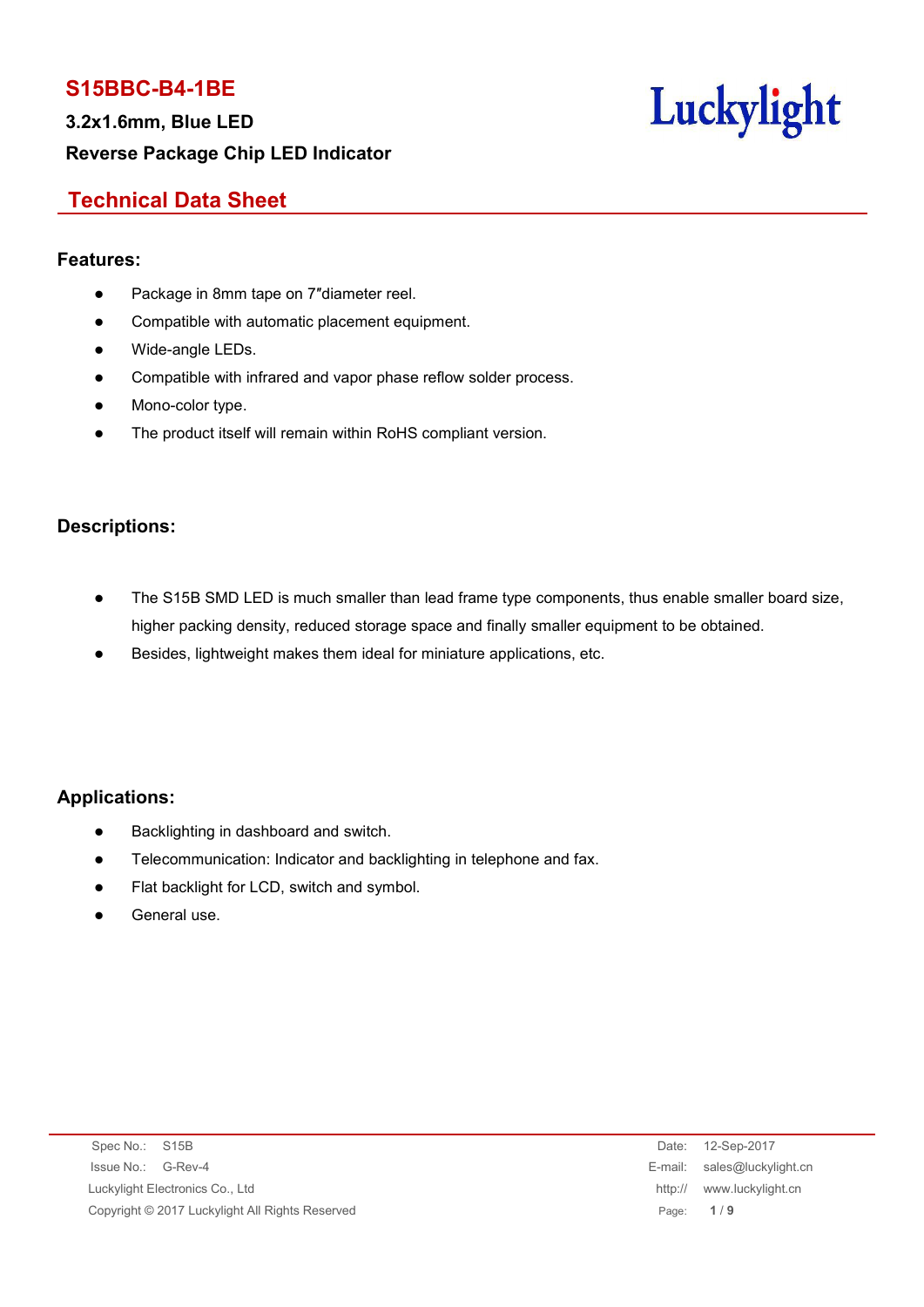**3.2x1.6mm, Blue LED Reverse Package Chip LED Indicator**

# **Technical Data Sheet**



| Part No.      | <b>Emitting Color</b> | <b>Lens Color</b> |  |
|---------------|-----------------------|-------------------|--|
| S15BBC-B4-1BE | <b>Blue</b>           | Water Clear       |  |

#### **Package Dimension:**





**Polarity**

**Recommended Soldering Pad Dimensions**



#### Notes:

1. All dimensions are in millimeters (inches).

2. Tolerance is  $\pm$  0.25 mm (.010") unless otherwise noted.

| Spec No.: S15B                                  | 12-Sep-2017<br>Date:        |
|-------------------------------------------------|-----------------------------|
| Issue No.: G-Rev-4                              | E-mail: sales@luckylight.cn |
| Luckylight Electronics Co., Ltd                 | http:// www.luckylight.cn   |
| Copyright © 2017 Luckylight All Rights Reserved | Page: $2/9$                 |
|                                                 |                             |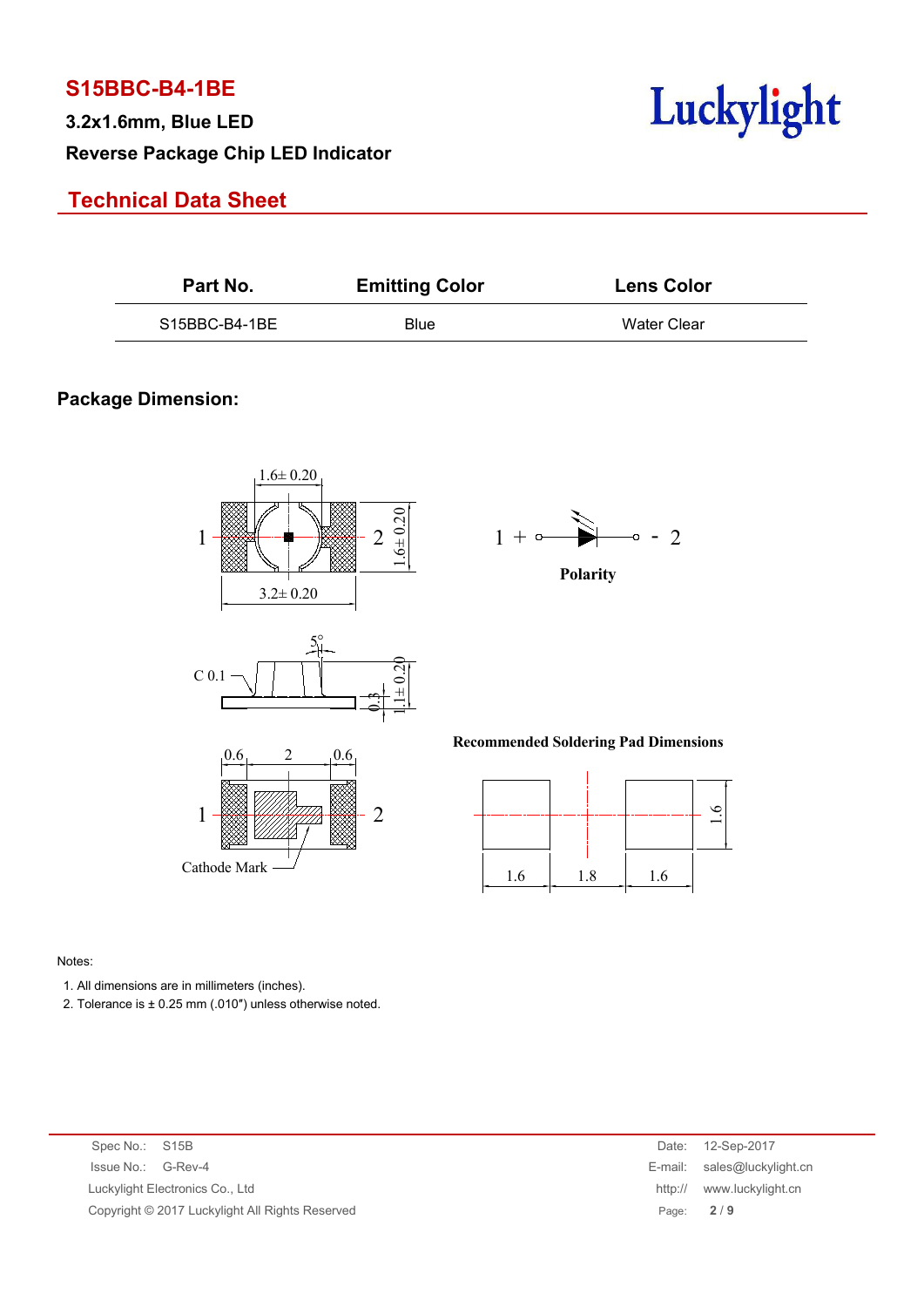# **3.2x1.6mm, Blue LED Reverse Package Chip LED Indicator**



# **Technical Data Sheet**

#### **Absolute Maximum Ratings at Ta=25**℃

| <b>Parameters</b>                   | Symbol     | <b>Max</b>                         | Unit |
|-------------------------------------|------------|------------------------------------|------|
| Power Dissipation                   | Pd         | 90                                 | mW   |
| Peak Forward Current <sup>(a)</sup> | IFP        | 100                                | mA   |
| DC Forward Current <sup>(b)</sup>   | IF         | 25                                 | mA   |
| Reverse Voltage                     | <b>VR</b>  | 5                                  | V    |
| Electrostatic Discharge (HBM)       | <b>ESD</b> | 400                                | V    |
| <b>Operating Temperature Range</b>  | Topr       | -40℃ to +80℃                       |      |
| Storage Temperature Range           | Tstg       | -40 $\degree$ C to +85 $\degree$ C |      |
| <b>Soldering Temperature</b>        | Tsld       | 260℃ for 5 Seconds                 |      |
|                                     |            |                                    |      |

Notes:<br>a. Derate linearly as shown in derating curve.

b. Duty Factor = 10%, Frequency = 1 kHz

## **Electrical Optical Characteristics at Ta=25**℃

| <b>Parameters</b>                  | Symbol                | Min.  | Typ. | Max.  | Unit | <b>Test Condition</b> |
|------------------------------------|-----------------------|-------|------|-------|------|-----------------------|
| Luminous Intensity <sup>(a)</sup>  | IV                    | 25    | 50   | $---$ | mcd  | $IF = 20mA$           |
| Viewing Angle <sup>(b)</sup>       | 201/2                 | ---   | 130  | $---$ | Deg  | $IF = 20mA$           |
| Peak Emission Wavelength           | λp                    | $---$ | 470  | $---$ | nm   | $IF = 20mA$           |
| Dominant Wavelength <sup>(C)</sup> | λd                    | ---   | 468  | $---$ | nm   | $IF = 20mA$           |
| Spectral Line Half-Width           | $\triangle$ $\lambda$ | ---   | 15   | $---$ | nm   | $IF = 20mA$           |
| <b>Forward Voltage</b>             | VF                    | 2.80  | 3.20 | 3.60  | v    | $IF = 20mA$           |
| <b>Reverse Current</b>             | IR                    | ---   | ---  | 10    | μA   | $VR=5V$               |

Notes:

a. ALuminous intensity is measured with a light sensor and filter combination that approximates the CIE eye-response curve.

b. 2θ1/2 is the o -axis angle where the luminous intensity is 1⁄2 the peak intensity

c. The dominant wavelength (λd) is derived from the CIE chromaticity diagram and represents the single wavelength which

defines the color of the device.

| Spec No.: S15B                                  | Date:   | 12-Sep-2017                 |
|-------------------------------------------------|---------|-----------------------------|
| Issue No.: G-Rev-4                              |         | E-mail: sales@luckylight.cn |
| Luckylight Electronics Co., Ltd                 | http:// | www.luckylight.cn           |
| Copyright © 2017 Luckylight All Rights Reserved |         | Page: $3/9$                 |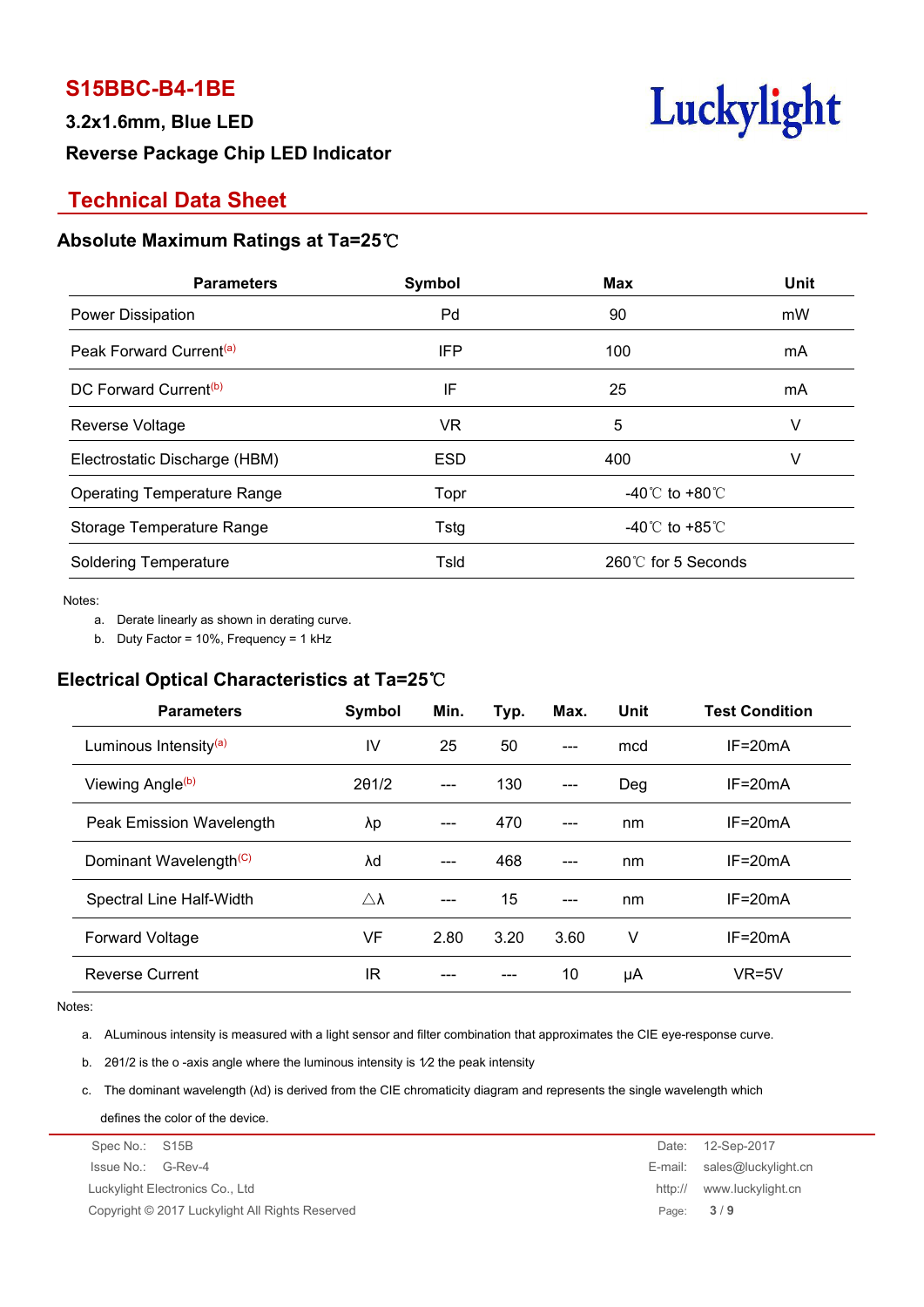**3.2x1.6mm, Blue LED Reverse Package Chip LED Indicator**



# **Technical Data Sheet**

### **Typical Electrical / Optical Characteristics Curves (25**℃ **Ambient Temperature Unless Otherwise Noted)**





Lum inous Intensity & Lum inous Intensity & Forward Current





Spec No.: S15B Date: 12-Sep-2017 Issue No.: G-Rev-4 E-mail: sales@luckylight.cn Luckylight Electronics Co., Ltd Copyright © 2017 Luckylight All Rights Reserved

| Date:   | 12-Sep-2017         |
|---------|---------------------|
| E-mail: | sales@luckylight.cn |
| http:// | www.luckylight.cn   |
| Page:   | 4/9                 |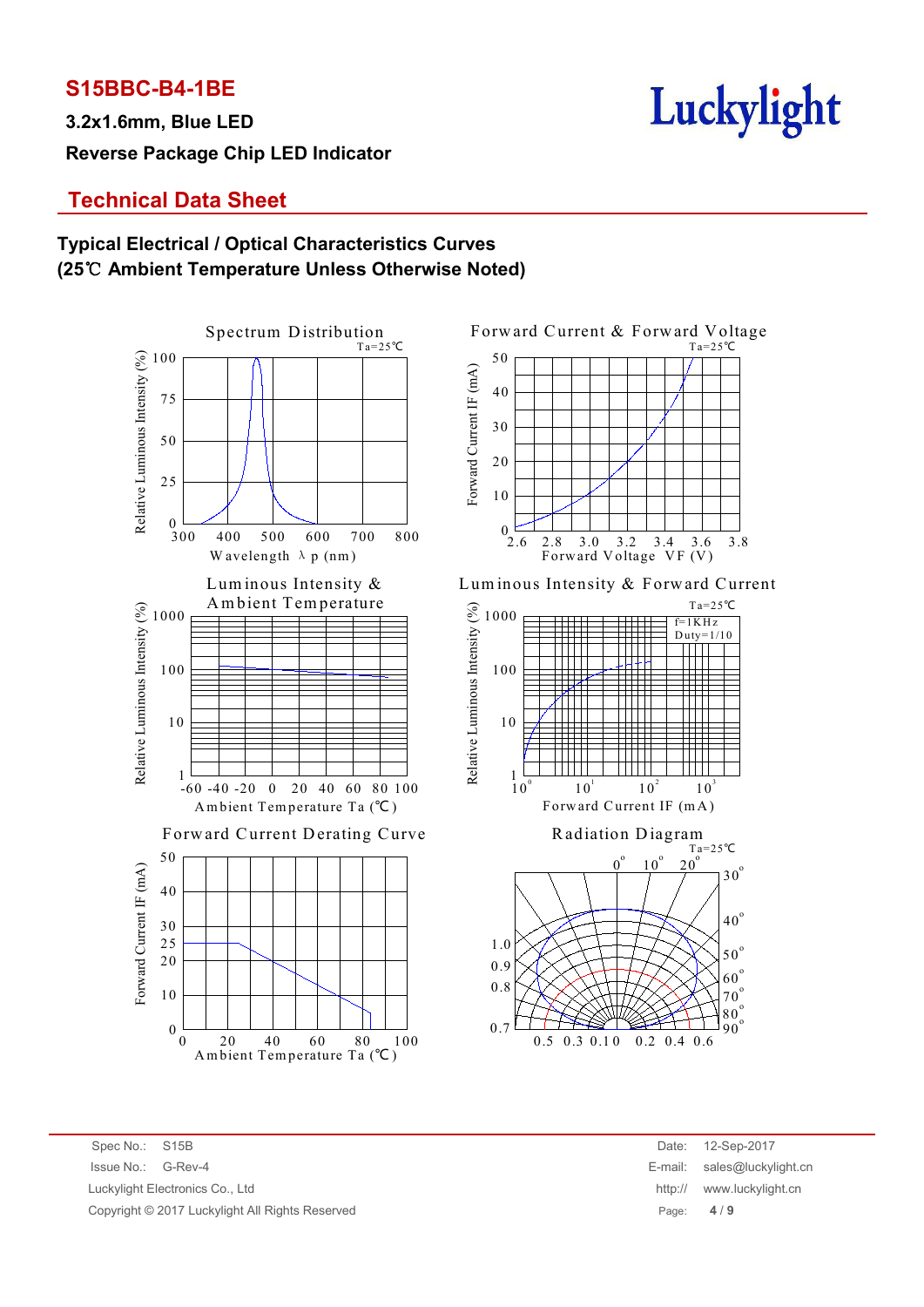**3.2x1.6mm, Blue LED Reverse Package Chip LED Indicator**



## **Technical Data Sheet**

#### **Reel Dimensions:**



Unit: mm Tolerance:  $\pm$  0.25mm

#### **Carrier Tape Dimensions:**

Loaded quantity 2000 pcs per reel.



Spec No.: S15B Date: 12-Sep-2017 Issue No.: G-Rev-4 E-mail: sales@luckylight.cn Luckylight Electronics Co., Ltd http:// www.luckylight.cn Copyright © 2017 Luckylight All Rights Reserved Page: **5** / **9**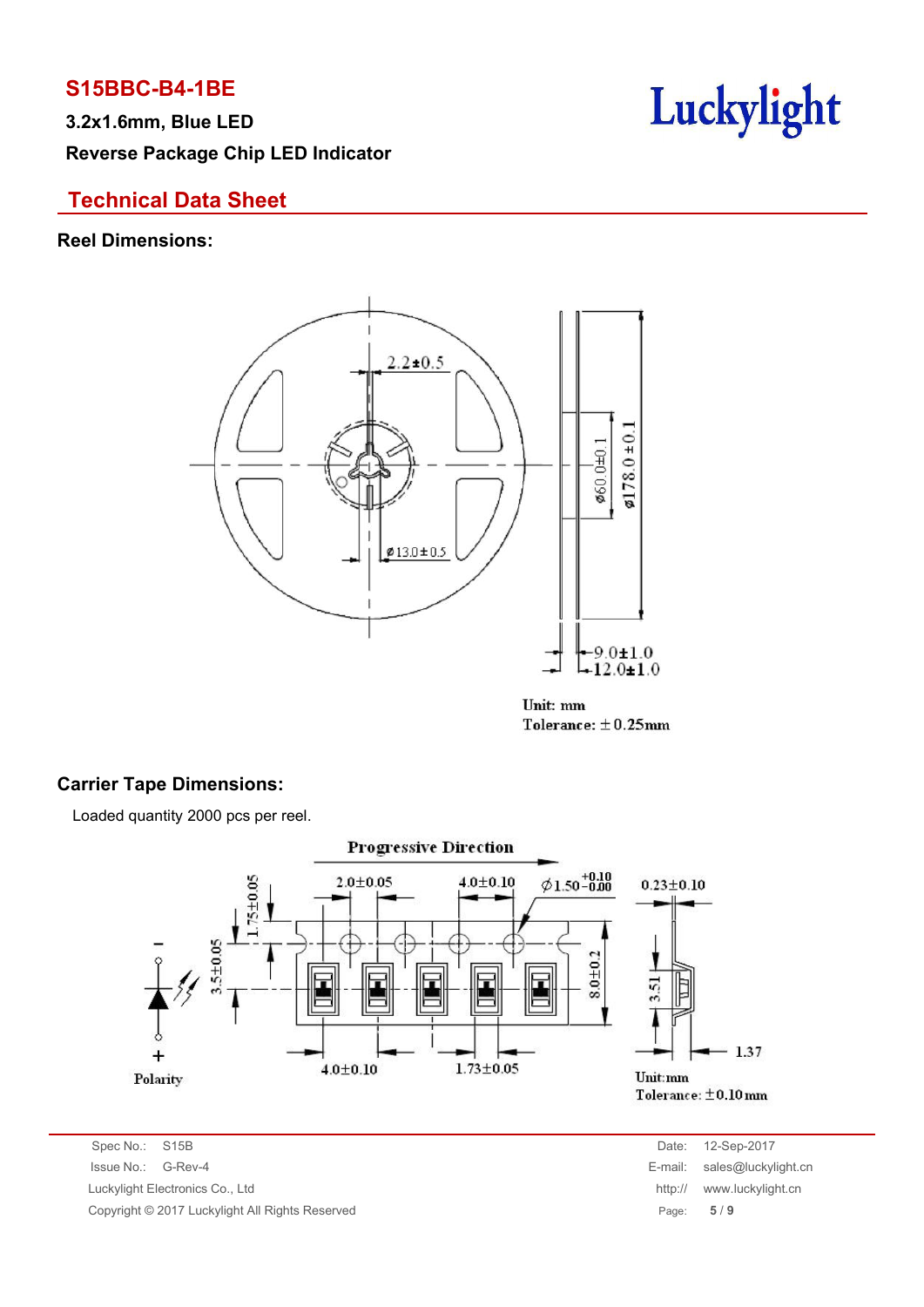**3.2x1.6mm, Blue LED Reverse Package Chip LED Indicator**



# **Technical Data Sheet**

## **Packing & Label Specifications:**

Moisture Resistant Packaging:



Label



| Spec No.: S15B                                  | Date:   | 12-Sep-2017                 |
|-------------------------------------------------|---------|-----------------------------|
| Issue No.: G-Rev-4                              |         | E-mail: sales@luckylight.cn |
| Luckylight Electronics Co., Ltd                 | http:// | www.luckylight.cn           |
| Copyright © 2017 Luckylight All Rights Reserved |         | Page: $6/9$                 |
|                                                 |         |                             |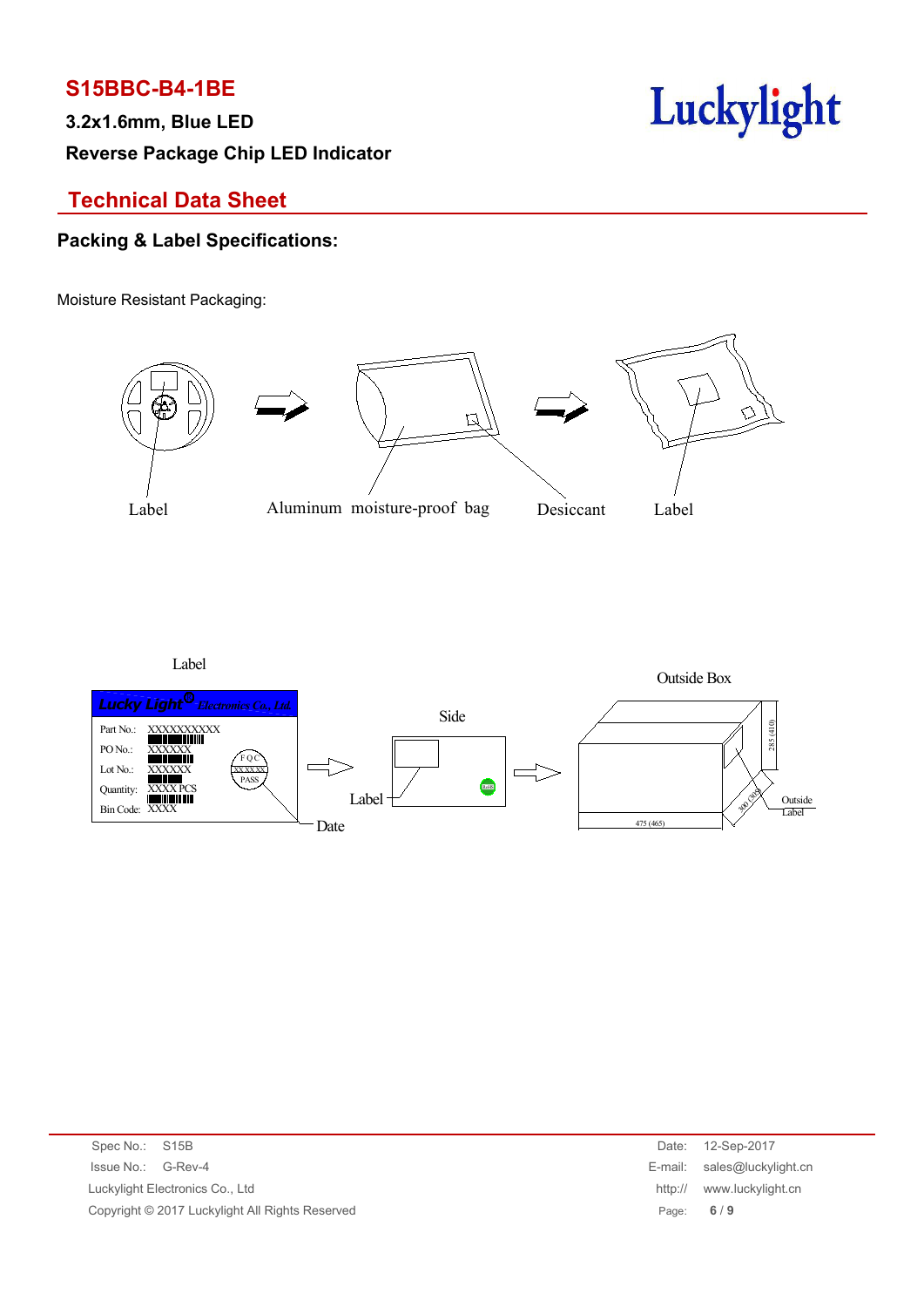**3.2x1.6mm, Blue LED Reverse Package Chip LED Indicator**

# Luckylight

# **Technical Data Sheet**

## **CAUTIONS**

#### **1. Handling Precautions:**

- 1.1. Handle the component along the side surfaces by using forceps or appropriate tools.
- 1.2. Do not directly touch or handle the silicone lens surface. It may damage the internal circuitry.
- 1.3. Do not stack together assembled PCBs containing exposed LEDs. Impact may scratch the silicone lens or damage the internal circuitry.



Compare to epoxy encapsulant that is hard and brittle, silicone is softer and flexible. Although its characteristic significantly reduces thermal stress, it is more susceptible to damage by external mechanical force. As a result, special handling precautions need to be observed during assembly using silicone encapsulated LED products. Failure to comply might lead to damage and premature failure of the LED.

#### **2. Storage**

- 1.4.Do not open moisture proof bag before the products are ready to use.
- 1.5.Before opening the package, the LEDs should be kept at 30°C or less and 60%RH or less.
- 1.6.The LEDs should be used within a year.
- 1.7.After opening the package, the LEDs should be kept at 30°C or less and 60%RH or less.
- 1.8.The LEDs should be used within168 hours after opening the package.
- 1.9.If the moisture adsorbent material has fabled away or the LEDs have exceeded the storage time, baking treatment should be performed using the following conditions. Baking treatment: 65±5°C for 24 hours.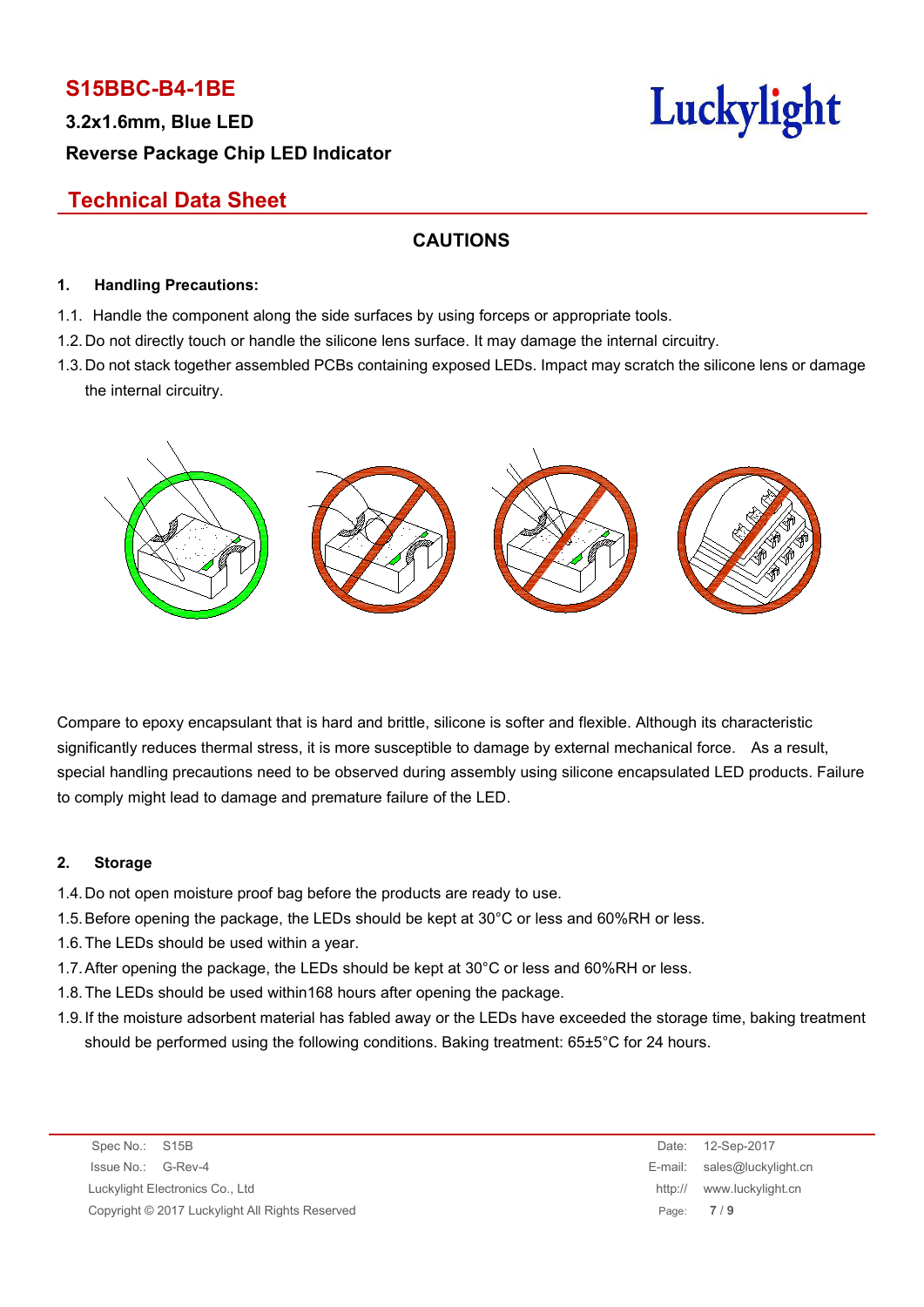**3.2x1.6mm, Blue LED**

# **Reverse Package Chip LED Indicator**



## **Technical Data Sheet**

#### **3. Soldering Condition**

#### 1.10. Pb-free solder temperature profile



- 1.11. Reflow soldering should not be done more than two times.
- 1.12. When soldering, do not put stress on the LEDs during heating.
- 1.13. After soldering, do not warp the circuit board.
- 1.14. Recommended soldering conditions:

| Reflow soldering |                               | Soldering iron |                      |  |
|------------------|-------------------------------|----------------|----------------------|--|
| Pre-heat         | 150~200°C                     | Temperature    | $300^{\circ}$ C Max. |  |
| Pre-heat time    | 120 sec. Max.                 | Soldering time | 3 sec. Max.          |  |
| Peak temperature | $260^{\circ}$ C Max.          |                | (one time only)      |  |
| Soldering time   | 10 sec. Max. (Max. two times) |                |                      |  |

1.15. Because different board designs use different number and types of devices, solder pastes, reflow ovens, and circuit boards, no single temperature profile works for all possible combinations.